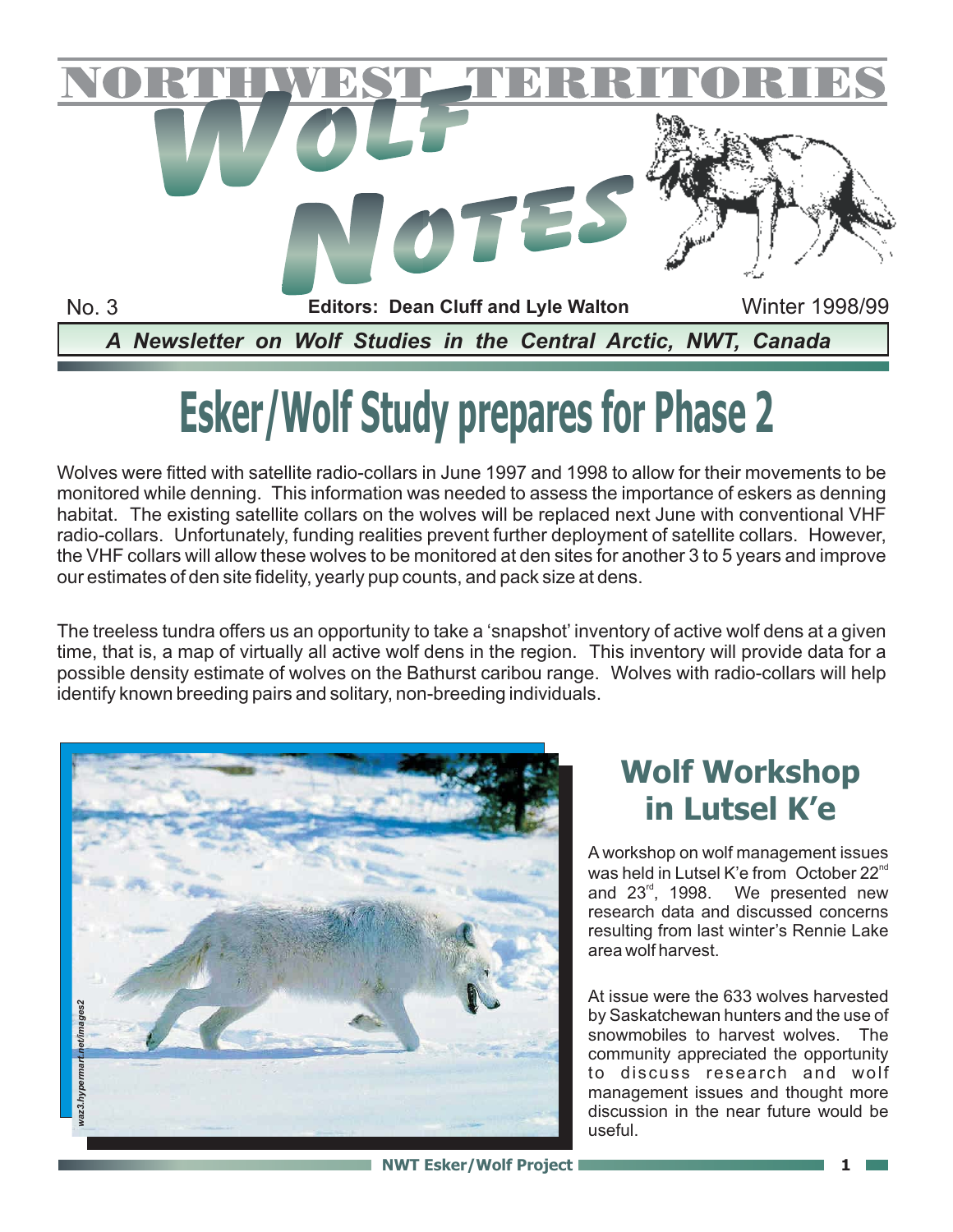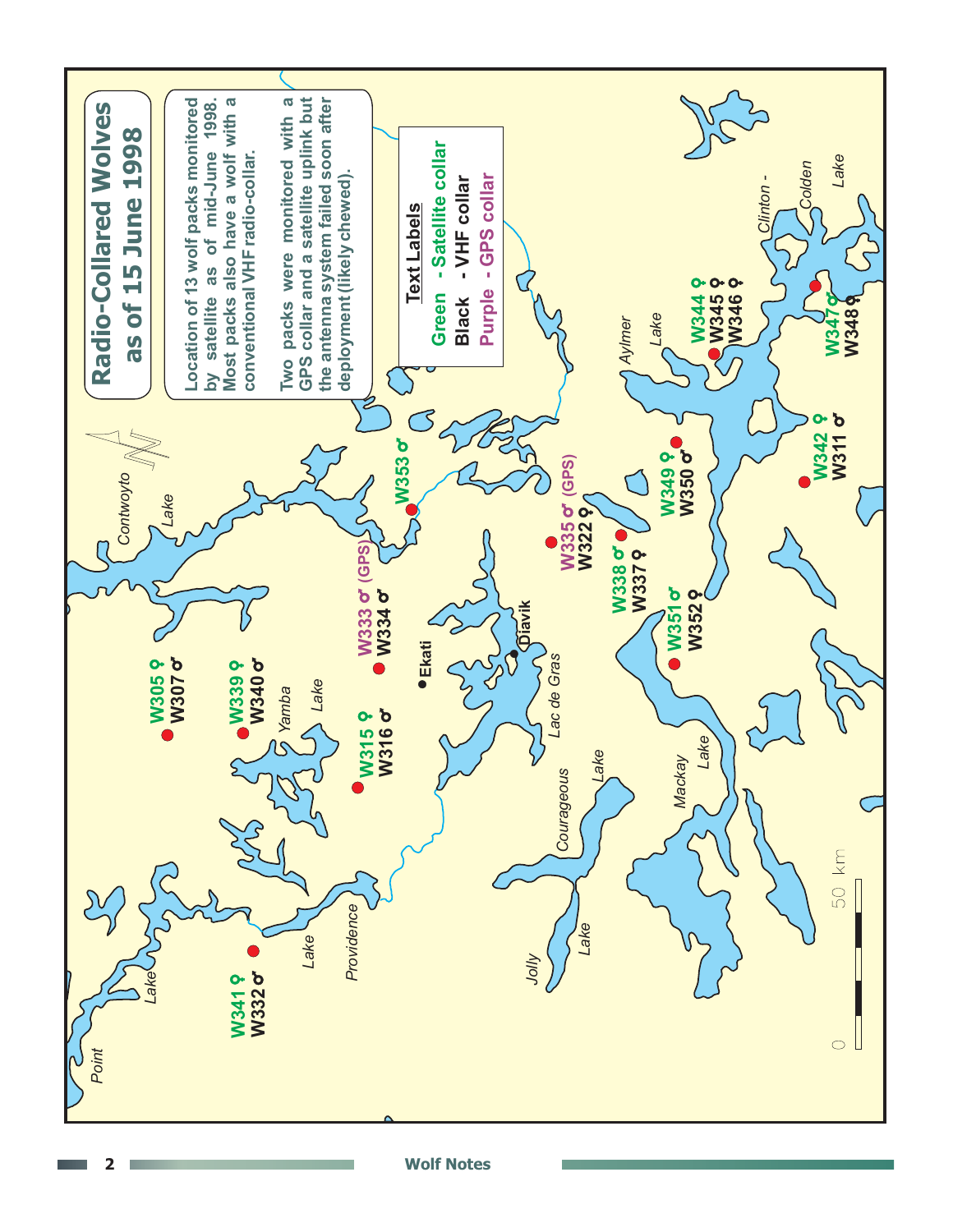## **GPS Collar Testing**

We teamed up with the Wolf Education & Research Center, the Center for Conservation Research & Technology, and Earthspan to field test new tracking technology that takes advantage of the Global Positioning System (GPS) to collect more precise locations.

The GPS receiver on the radio-collar acquires about 4 locations/day then transmits these stored locations to a satellite, which then re-transmits the locations to us. Unfortunately, the two prototype GPS radio-collars we deployed on wolves failed after 10 days. We suspect this was because the external whip antenna (see picture) for the satellite uplink was chewed by other wolves thereby preventing data transmission. Both wolves have since been sighted several times over the summer and appear to be in good shape.

We continue to work with the manufacturer to improve the collar. For instance, note how the white 'box' that houses the transmitter's electronics is spread out more over the collar to distribute its weight more evenly than in other designs.





#### **Summer Movements 1998**

#### **1998 Pup Counts**

Ground-based observations were not as frequent this year as in 1997 and consequently, we had to rely mostly on aerial radio-tracking flights. Unfortunately, not all pups may be seen at one time with this method. Nevertheless, this year we saw a wide range in the number of pups, from none to 8 pups for 12 active dens. We calculated an average of 3.1 pups/den based on these counts.